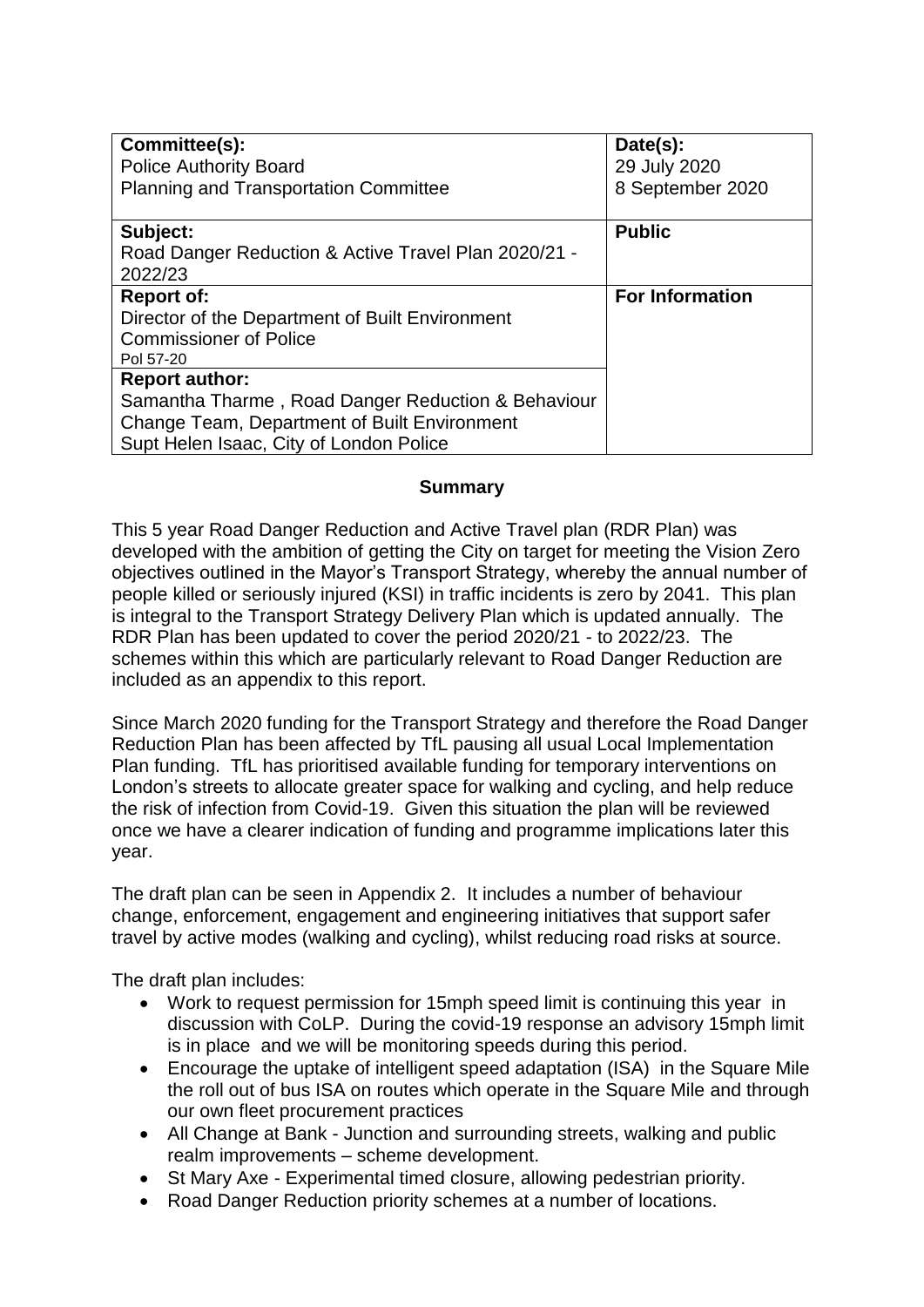### **Covid-19 joint response working.**

CoLP officers are engaged on the City Transportation's operational group which is managing the introduction and any issues around the on-street temporary measures being implemented as a response to Covid-19 and preparing for the return to work. A number of actions have been identified to ensure a timely response to any issues, including:

- a new cycle training plan to ensure more officers are able to move around these areas quickly and are better placed to address those who may be causing a danger to others. Any issues arising will be approached working in partnership with the Strategic Transportation Team in the CoL.
- Where specific issues are raised requiring a response, these will be monitored through the Force's daily management process, with outcomes reported at the Force's Tactical Tasking and Coordination Group for oversight and allocation of any additional resource required.

Roads Policing Officers continue to patrol the adapted areas as part of their routine patrols and as yet no issues have been encountered or reported.

### **Recommendation(s)**

Members are aksed to note the report and the draft Road Danger Reduction and Active Travel Plan 2020/21 – 2022/23 .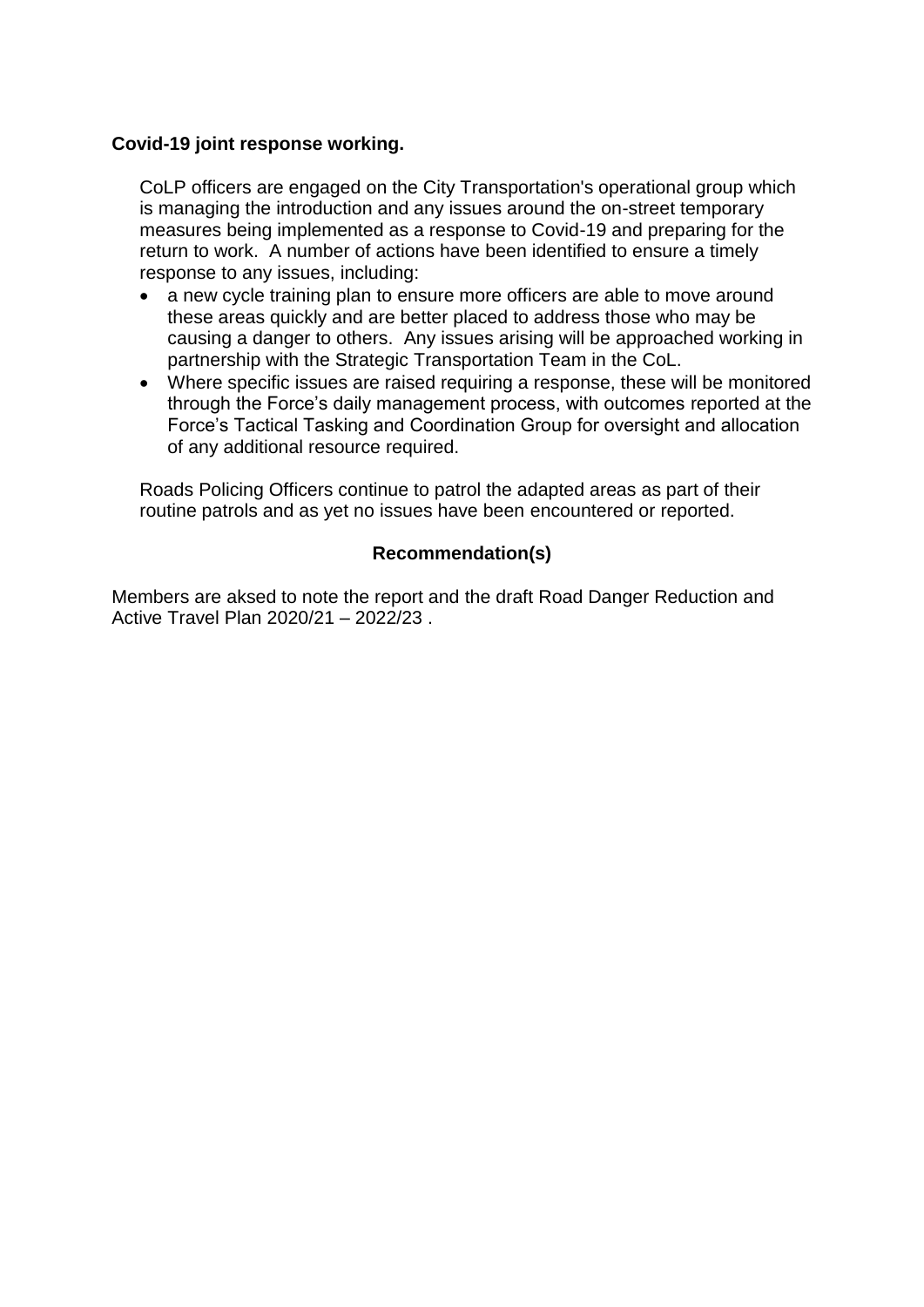# **Main Report**

### **Background:**

- 1. In July 2018, TfL released the Vision Zero Action Plan which proposes following the Safe System Approach. The City's Transport Strategy proposal 20, adopts the safe system approach and the principles of road danger reduction to deliver Vision Zero. We have adopted an earlier target to eliminate death and serious injuries on the City's streets by 2040, to tie in with our Transport Strategy. Our interim targets are that no more than 35 people a year are killed or seriously injured by 2022 and that there are fewer than 16 deaths or serious injuries a year by 2030.
- 2. The Safe System approach ensures road danger reduction is delivered across four themes:
	- Safer streets
	- Safer speeds
	- Safer vehicles
	- Safer behaviours
- 3. This plan is integral to the Transport Strategy Delivery Plan which is updated annually. The Transport Strategy Delivery Plan has been updated to cover the period 2020/21 - to 2022/23. The schemes within this which are particularly relevant to Road Danger Reduction are included as an appendix to this report

#### **2019/20 joint working and campaigns.**

- 4. The theme for 2019 was 'Be Brake Ready'. The full list of 2019 programme is in the appendix, key joint activities include:
- City of London Police support to their winter speed enforcement campaign, Speed Campaign - safer speeds with schools; safer riders forum promoting training and safer drivers - van forum promoting training. Additional police enforcement time was funded in order to meet shared road danger reduction priorities, particularly targeting speed.
- The 2Wheels campaign targeting Motorcycle and cyclists. Support and engagement with motor and pedal riders to better understand the issues and research opportunities to make riding safer through the Riders Forum.
- Working through the Riders Forum on a campaign to be delvered in partnership with Motor Cycle Industry Association, City Police and London Fire Brigade. One week of offering free locks and training, followed by a week of police enforcement.
- Mobile phone/Distraction campaign with schools and LRSC Lead in the development of the London Road Safety Council Distraction Campaign for safer behaviours and road safety.
- Adult cycle training and maintenance checks delivered, at quarterly intervals.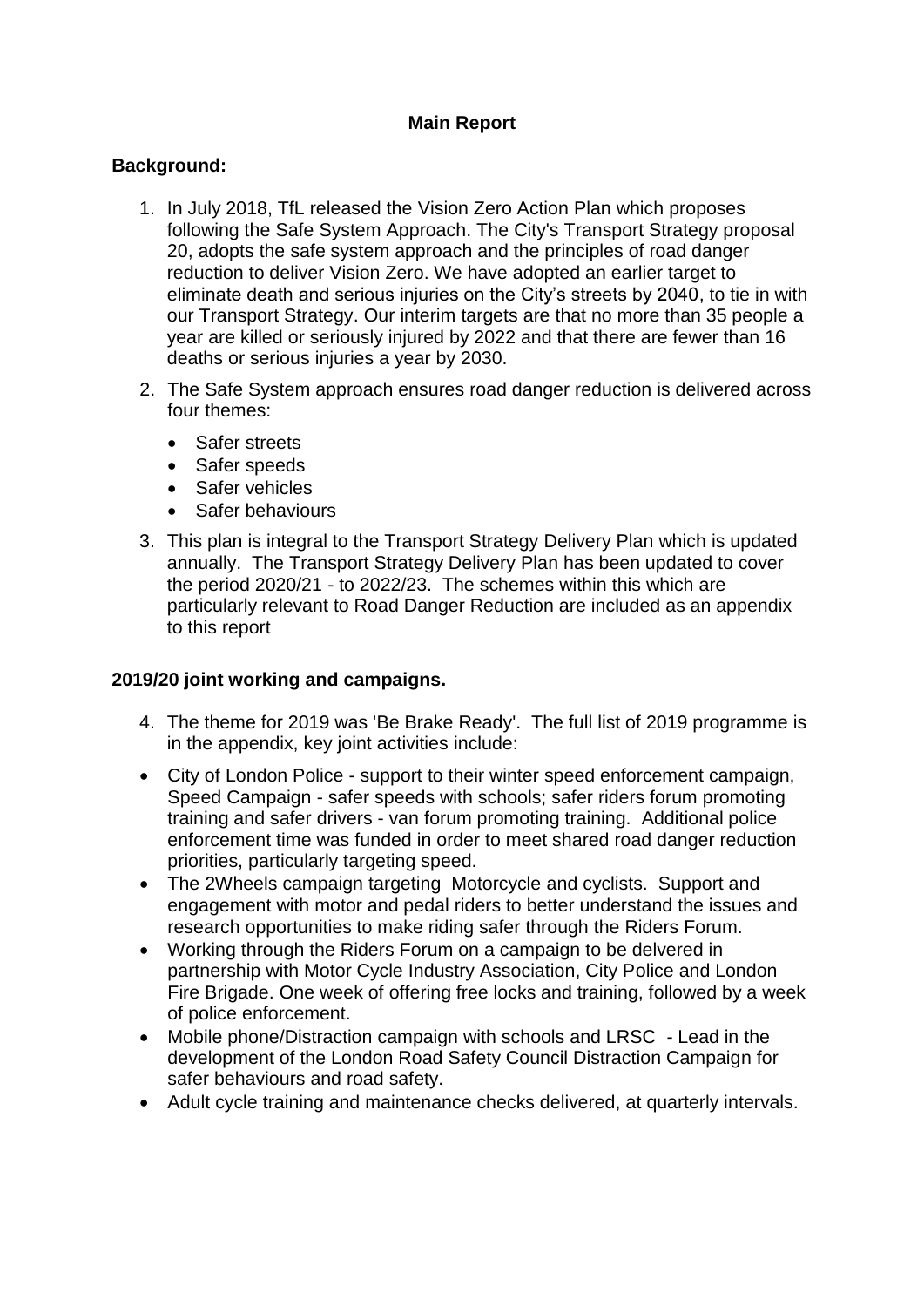## **Capital projects and schemes 2019/20**

- 5. Key progress at the year-end on projects and activities to deliver Vision Zero and help mitigate the CR20 - Road Safety corporate risk, includes:
	- Ludgate Circus banned left turn experiment at Ludgate Circus to address pedestrian casualty / safety issue.
	- Bank on Safety scheme Approximately 50% of pavement widening at Bank junction complete at the end of March, before pausing due to the CCOVID-19 pandemic.
	- Road Danger Reduction priority schemes Works to deliver safety improvements at Gresham Street/Old Jewry and Basinghall Street are substantively complete.
	- Begun data cleaning and analysis of casualty and speed data to support the 15mph submission to the Department for Transport (DfT).
	- Supporting the implementation of a 20mph speed limit on all Transport for London Road Network (TLRN) streets within the Square Mile.
	- City Streets 20 mph Streets south of Upper and Lowers Thames Street brought into 20 mph limit alongside TfL scheme
	- Puddle Dock Pedestrian route safety and provision of new walking route, works commenced (further scheme elements to be delivered by TfL on TLRN)
	- Cycle route Quietway 11 Queen Street upgrade Cycle infrastructure upgrades partially completed.

## **Current Position:**

#### **RDR Plan 2020/21-2022/23**

- 6. The Road Danger Reduction Plan has been drafted for the next 3 year period, but given the pause on funding in the current financial year and potential future year implications the RDR cannot be finalised. TfL funding covers a significant proportion of our behaviour change programme but there is some City funding and staff time committed between City of London Police and City Transportation teams which will allow some elements of the training and campaigns programme to continue.
- 7. The pause on funding of schemes has implications for delivering the City of London Transport Strategy in the immediate future. In the longer term the projects and initiatives delivered as part of the response to Covid-19 recovery may enable delivery of some elements of the Transport Strategy quicker than originally planned.
- 8. We will review the City's Transport Strategy 3 year Delivery Plan which includes all road danger reduction schemes in September. Other funds available for capital schemes may also be impacted but less likely in current financial year.
- 9. TfL have diverted current year spend to temporary measures which are designed to address safety issues but in particular with relevance to government guidelines on safe distances, in the response to covid-19 and the return to work. Some of these measures may be considered for more permnanent intervention, which will need to go through usual approval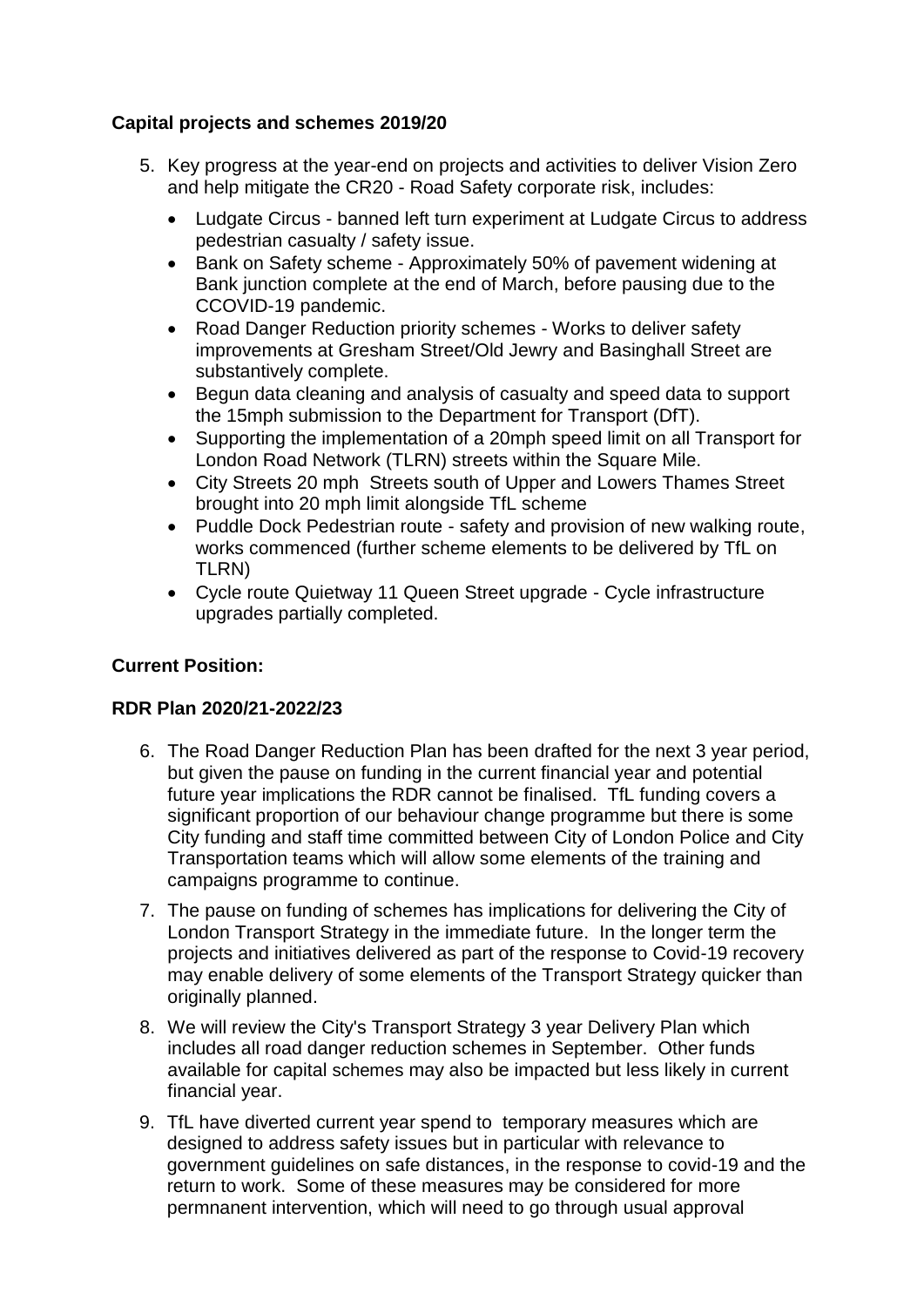procedures but which may deliver some road danger reduction measures sooner than planned. .

- 10.Working in partnership with the City Police is an essential element for successful delivery of all of the ten steps, and integral to the delivery of all four themes of the Safe System Approach: Safer Streets, Safer Speeds, Safer Vehicles and Safer Behaviours, therefore this draft plan has been prepared with City Police to be seen as a joint document. The key actions are set out in the table in appendix 2.
- 11.Actions which are continuing in 2020/21 during the pause on funding include:
- Work to request permission (from the DfT/Secretary for State) for 15mph speed limit is continuing this year in discussion with CoLP. During the covid-19 response an advisory 15mph limit is in place and we will be monitoring speeds during this period.
- We will encourage the uptake of intelligent speed adaptation (ISA) in the Square Mile by asking TfL to prioritise the roll out of bus ISA on routes which operate in the Square Mile by 2022 and by adopting ISA in our own feet procurement practices
- We will continue to use our Planning powers to encourage high standards of freight operation for large development sites.
- 12.Capital projects which address road safety issues continuing in 2020/21 (as funding already committed) include:
- All Change at Bank Junction and surrounding streets, walking and public realm improvements – scheme development.
- St Mary Axe Experimental timed closure, allowing pedestrian priority.
- Liverpool St Crossrail Integration Walking improvements to junction and surrounding public realm (in conjunction with Crossrail) and to streets connecting Liverpool Street Station - Phase 1 – Under construction, fully funded by Crossrail in immediate area around station;
- City of London Street Accessibility Standard and Audit, and plan for delivery

## **Current partnership working update - Covid-19 impact.**

- 13.CoLP officers are engaged on the City Transportation's operational group which is managing the introduction and any issues around the on-street temporary measures being implemented as a response to Covid-19 and preparing for the return to work.
- 14.A number of streets around the City of London have been identified for adaptation to allow for the increase in people walking and cycling to work during the post-COVID-19 return to work. Officers from the CoLP have carried out a site survey of these, identifying which may increase the likelihood of collisions or other issues occurring and those where the new measures are unlikely to have an impact. The force has developed a new cycle training plan to ensure more officers are able to move around these areas quickly and are better placed to address those who may be causing a danger to others. Any issues arising will be approached working in partnership with the Strategic Transportation Team in the CoL.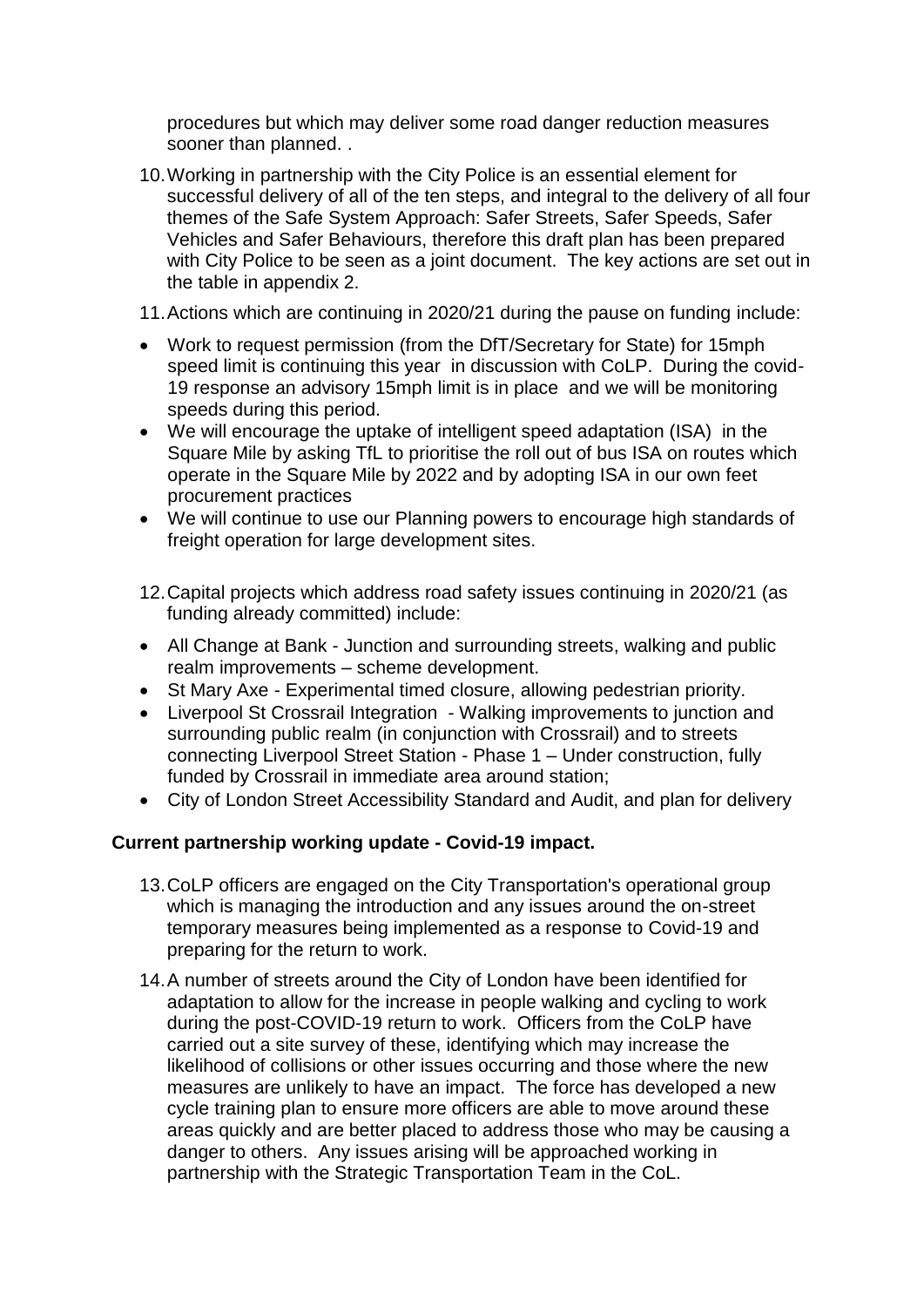- 15.Officers from Roads Policing will attend sites with a member of the Strategic Transportation Team to carry out joint surveys of road user behaviour during busy periods and assess whether the measures contribute to an adverse impact and if so, the likely causation factor(s), such as road design, poor signage, lack of knowledge or inconsiderate behaviour. This information will decide the most appropriate course of action, with both teams working together on solutions, but leading on different aspects.
- 16.The Strategic Transportation Team will take the lead on education and communication activity with CoLP support and where enforcement is needed, officers from CoLP will provide this. Where specific issues are raised requiring a response, these will be monitored through the Force's daily management process, with outcomes reported at the Force's Tactical Tasking and Coordination Group for oversight and allocation of any additional resource required. Roads Policing Officers continue to patrol the adapted areas as part of their routine patrols and as yet no issues have been encountered or reported.

#### **Collision Statistics**

17.During the past 5 years, KSIs have remained fairly constant, averaging 50 per year. This is lower than any London Authority, but is not in line with the 2020 target of 25 KSI set in the *2013 Road Danger Reduction Plan*. Detailed analysis of the 2018 and 2019 data is still being undertaken by CoLP, with support from City Transportation to understand location and nature of collision. Initial analysis indicates there are reductions in collisons, but given the need to look at accident data over rolling averages for trend analysis, and ensure clear understanding of reasons, further analysis and investigation is taking place.

#### **Corporate & Strategic Implications**

- 18.Delivery of the Transport Strategy and RDR Plan helps mitigate corporate risk CR20 – Road Safety.
- 19.Delivery of the Transport Strategy supports the delivery of Corporate Plan outcomes 1, 3, 5, 8, 9, 11 and 12. It also indirectly supports the delivery of Corporate Plan outcomes 2 and 4.

#### **Implications**

20.The requirement to pause on LIP funding has an impact on funding to the City of up to £1.27 million. It is possible that some of this work can go ahead in the second half of 2020/21 depending on TfL funding and priorities and further approvals. LIP funding makes up almost all of the RDR campaigns and training budget and some of the smaller RDR streets projects, therefore having an impact on this area of work. TfL anticpate further announcements on current year funding will not be given until September 2020 at the earliest. Although TfL funding covers a significant proportion of our behaviour change programme there is some City funding and staff time committed by both City of London Police and City Transportation teams which will allow some elements of the training and campaigns programme to continue